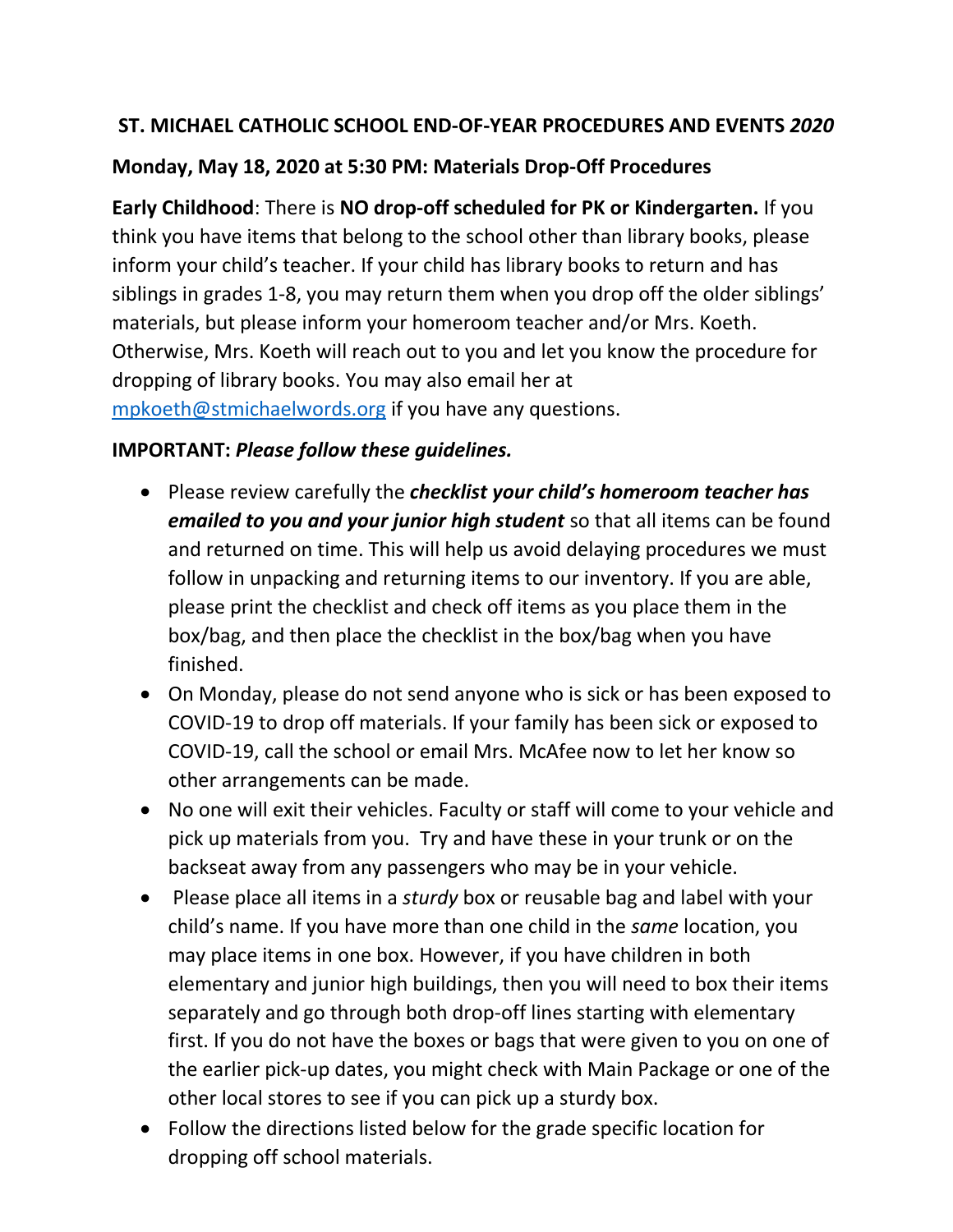**Grades 1-4:** You will drop off items to the white school building along the covered walkway, driving north to south. Enter the drop-off line by going north on Center Street, right on Laas Street, and then take a right into the Family Center parking lot like you would if you were entering a drive-thru meal line. Drive through this parking lot past the Family Center, and line up next to the covered walkway. Faculty or staff will collect items from your vehicle from the west gate entrance under the covered walkway next to the white school building. If you have junior high items to drop off next, please re-enter the drop-off line and proceed just as you would during normal school drop-off/pick-up procedures by going back to Laas Street, right on N. Mechanic, and then right (west) on North Street.

**Grades 5-7:** You will drop off items to the main building following our normal drop-off procedures; this includes your band instruments. Please take Center Street north, turn right on Laas Street, right on N. Mechanic, and then right on E. North Street lining up in front of the main entry, headed west.

**Grade 8**: Specific information was covered in class today. You will receive a reminder via Google Classroom regarding your drop-off procedures.

## **Tuesday, May 19, 2020 at 9:00 AM**: **Morning Meeting and Announcements**

This is a *mandatory* Google MEET for all K through 8 students. PK is invited and welcome to join us. The junior high schedule will be adjusted on this day, so we will have our morning prayers, pledges, and announcements to include those May birthdays missed this week and all others for May, June, and July at 9:00 a.m. instead of 8:00 a.m. on Monday – no Monday Morning Meet. The code to join this meeting will be sent to parents and junior high student emails around 8:45 a.m. **Students in PK4 through 7 will receive instructions regarding their assignments for these last days of school; information will also be emailed to parents and junior high students from their homeroom teachers.** Grades 7 and 8 will remain in the MEET after all others have been dismissed in order to review procedures for the graduation Mass. **This is the last day of school for PK3 and Grade 8!**

#### **Wednesday, May 20, 2020: 8th Graduation Mass at 6:00 PM**

**This Mass is open to all students in grades 7 and 8 and their immediate families - those that live with them in their homes. Grade 8 will also be allowed to invite additional family and friends but should have no more than 10 total guests from their immediate family or extended family and friends in attendance.** 

• Students are asked to arrive with their family by 5:45 PM.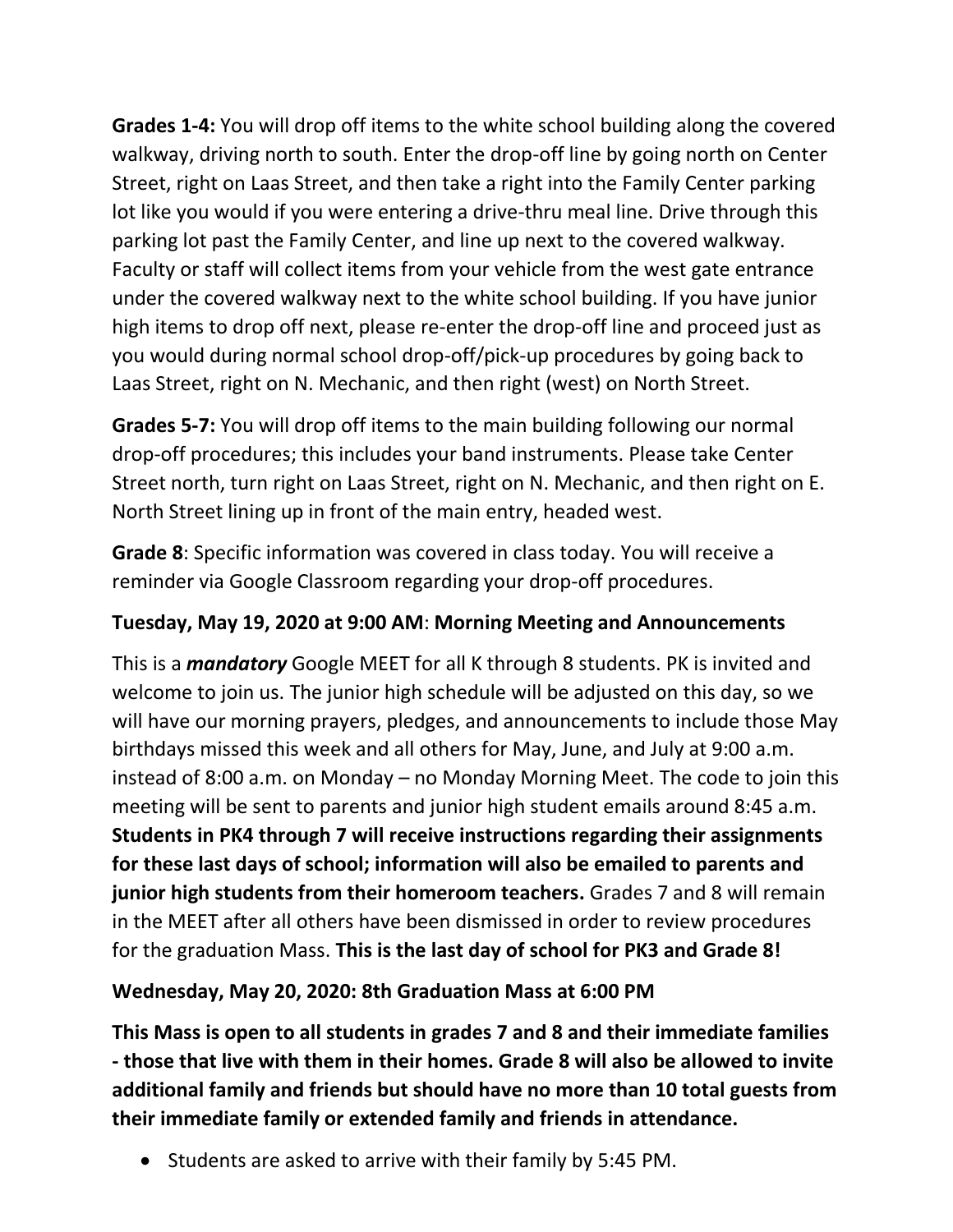- Students will be seated with their immediate families and spaced according to Diocesan guidelines for Mass during COVID-19. We will be reserving space for grades 7 and 8 and their families at the front of the church.
- All non-immediate family members/other guests will sit in the remaining, available pews and should sit with their immediate family members when applicable.
- Please practice social distancing guidelines when parking, exiting your vehicle, and entering the church. *Use the main entry through the Narthex.*
- Please wait to be seated and maintain proper space while you are waiting for instructions.
- You are encouraged but not required to wear a mask.
- You are eligible but not required to receive Holy Communion. Please practice safe distancing when lining up for this sacrament.
- After Father Wayne gives the parting blessing, we will be seated for the awards and diploma presentation. The graduates will be recognized for their accomplishments followed by a diploma ceremony – students will stand in their pews among their families for recognition ceremonies.
- Mass will end with our closing song and traditional passing of light from the graduates of 2020 to the incoming graduates of 2021; this will be a modified ceremony in order to follow social distancing guidelines.
- The graduates will pick up their awards and diplomas from the Narthex of the church at the end of Mass. Since there are only five graduates, we will do our best to capture a group photo, abiding by the required social distancing guidelines.
- At the end of Mass, families are asked to help with cleaning their pews before leaving the church and should follow social distancing guidelines when exiting pews and leaving the church.
- We will *NOT* have a social gathering in the Family Center this year.
- Any parent whose child will *NOT* be able to attend graduation should contact Mrs. McAfee immediately as plans are being made for the Mass and ceremony this week.

# **Friday, May 22, 2020: End-of-School Children's Mass and Awards at 8:00 AM**

**This Mass is open to all PK4 through 7th grade students and one parent/adult guardian per SMCS family who is responsible for the student(s) during the regular school day.**